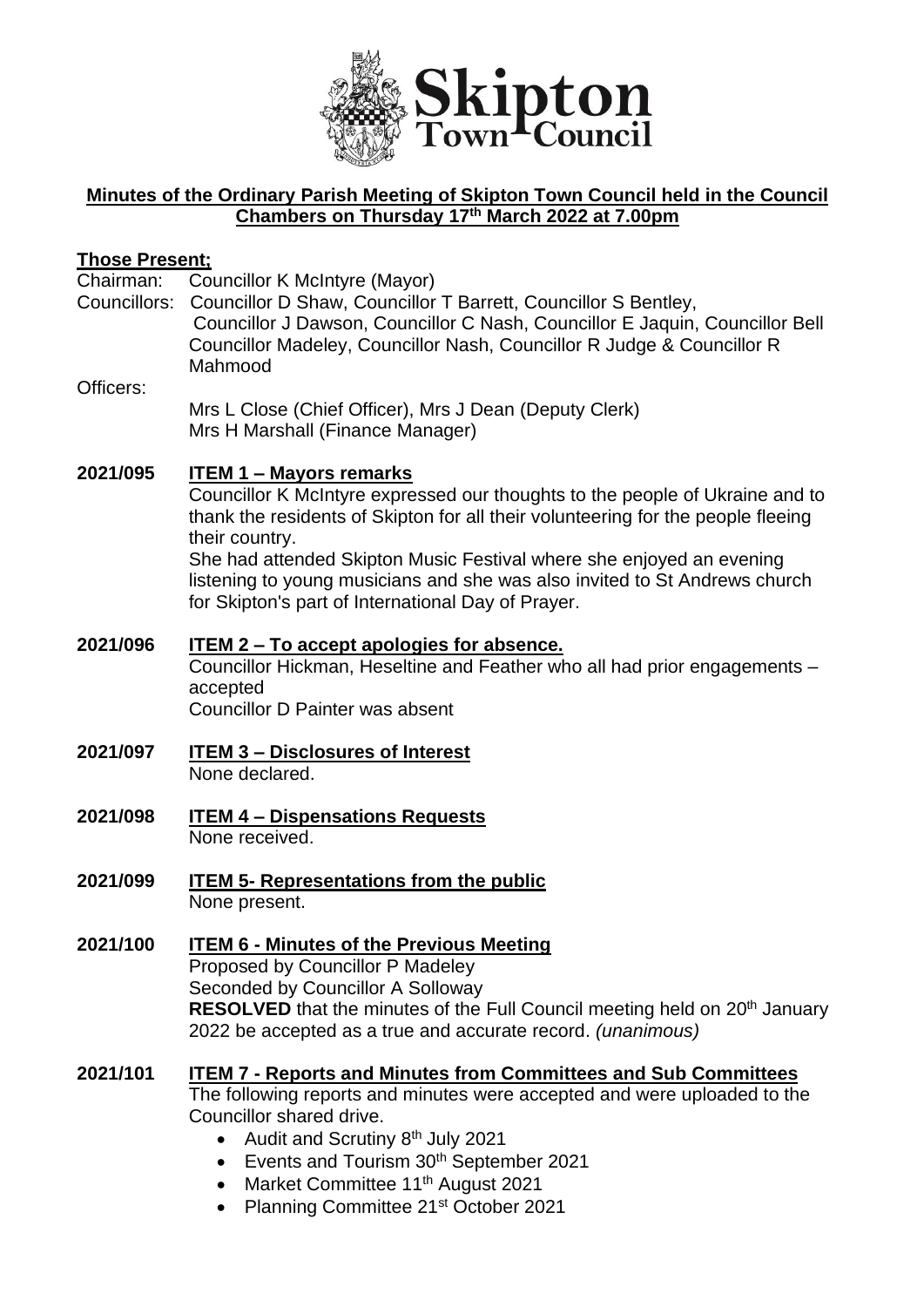- Finance and Policy 14<sup>th</sup> October 2021
- Market Committee 17<sup>th</sup> November 2021
- Events and Tourism  $20<sup>th</sup>$  November 2021
- Events and Tourism 2<sup>nd</sup> December 2021
- Audit and Scrutiny 9<sup>th</sup> December 2021

#### **2021/102 ITEM 8 – Matters arising from previous committees**

It was confirmed that clarification was still to be given from DBS service regarding the legal requirements and levels of DBS checks for market traders. It was confirmed that the Estates team were in the process of completing their checks.

#### **2021/103 ITEM 9 – Presentation from Skipton BID**

The BID manager, Sarah Howsen gave a presentation of Skipton BID

#### **2021/104 ITEM 10 – Sustainability Goals**

The Chief officer gave the members an update of the Sustainability goals and actions that had taken place in the office. This gave results of at least 50% less usage of paper and ink along with other key savings.

#### **2021/105 ITEM 11 – Outside Bodies**

Proposed by Councillor P Madeley Seconded by Councillor E Jaquin

**RESOLVED** that written reports from representatives on outside bodies would be given prior to the full council meeting and that this item would be a standing item on the agenda with an opportunity for questions to be asked.

#### **2021/106 ITEM 12 – Finance Matters**

Proposed by Councillor A Solloway Seconded by Councillor J Dawson **RESOLVED** that the bank reconciliation and financial reports are received, accepted, and noted. *(unanimous)*

#### **2021/107 ITEM 13 – Information Technology system**

A request was asked at the last meeting by Councillor Feather to resolve for the Chief officer to produce a report on the new IT system and how to gather historical information of salary, overtime, expenses, and past expenditure. Councillor Barrett advised that he did not understand why this request was needed. Councillor Madeley spoke in length about this matter and Councillor Dawson advised that an investigation had been commissioned and historical information should not be looked at again.

Proposed by Councillor J Dawson

Seconded by Councillor P Madeley

**RESOLVED** that this item be disregarded and not actioned. *(unanimous)*

#### **2021/108 ITEM 14 – Whistleblowing Telephone Line**

The Chief Officer confirmed that she had investigated the possibility of having a dedicated telephone line for whistleblowing and it was not possible to find one. She also confirmed that Skipton Town Council Whistleblowing policy mirrors Craven District Council policy and follows the NALC recommendation.